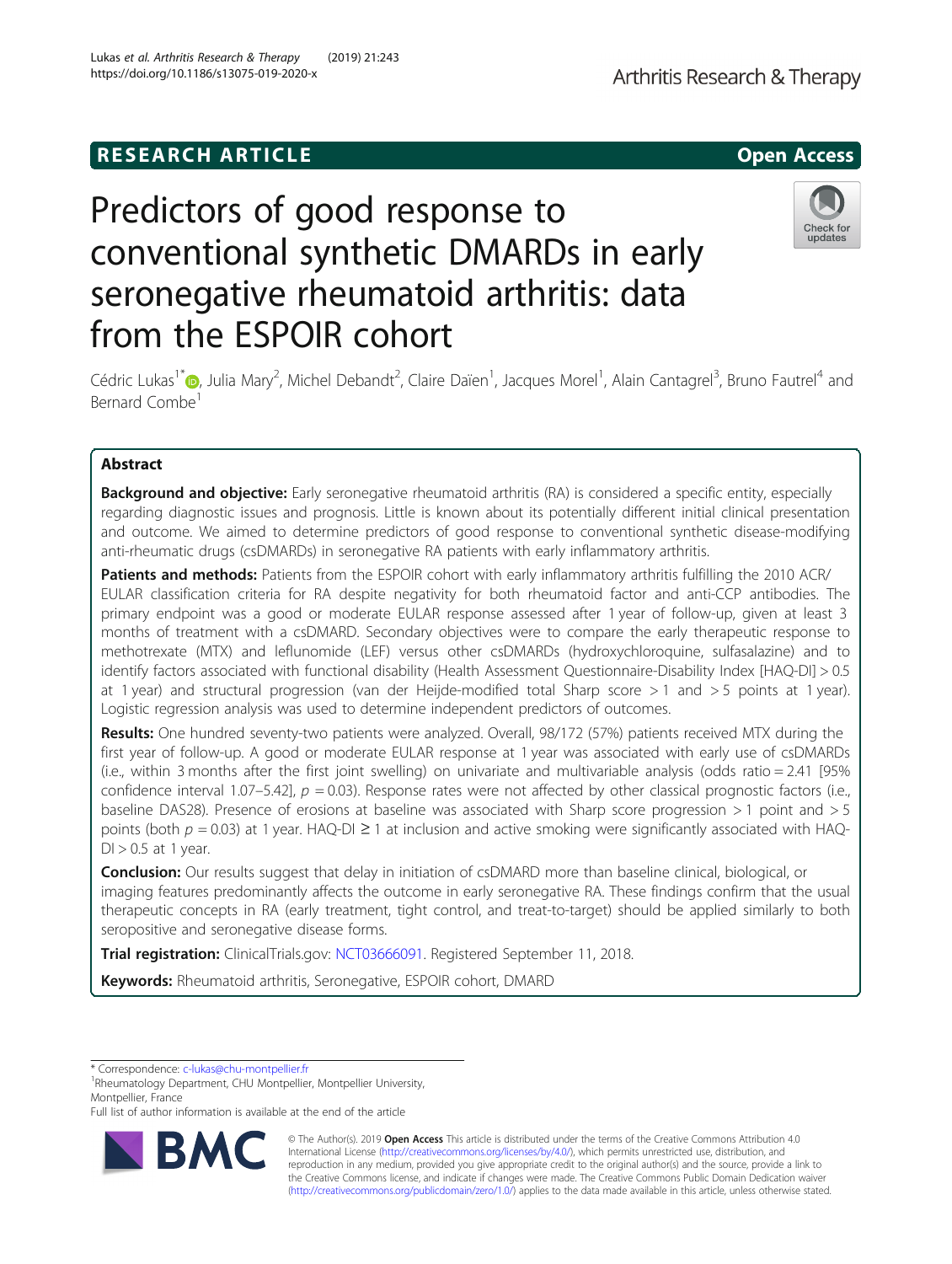# Background

Rheumatoid arthritis (RA) is a chronic autoimmune disease affecting about 0.4% of the general population [\[1](#page-6-0)]. Rheumatoid factor (RF) and anticitrullinated protein antibodies (ACPA) are the most relevant antibodies associated with RA, and their testing is valuable early in the disease course. However in early disease, antibody detection has been reported as low as 50% [\[2](#page-6-0)].

RF and ACPA status are important for both the diagnosis and prognosis of RA [\[3,](#page-6-0) [4\]](#page-6-0). Seropositive RA, particularly ACPA-positive status, is associated with increased likelihood of the development of erosions and further radiographic progression [\[5](#page-6-0)–[7\]](#page-6-0). Less is known about the clinical presentation and outcomes of seronegative RA, and studies are disparate given that seronegative RA is more challenging to classify and may indeed represent a heterogeneous population.

Early and intensive treatment of RA with diseasemodifying antirheumatic drugs (DMARDs) is clinically beneficial  $[8, 9]$  $[8, 9]$  $[8, 9]$  $[8, 9]$  $[8, 9]$ . The difficulty in reliably diagnosing RA presumably explains the discrepancy between general guidelines and daily practice: although methotrexate (MTX) should be prescribed as soon as RA is diagnosed, it is less often prescribed to "seronegative" patients and mostly as a single treatment [[10\]](#page-6-0). Furthermore, the association between the presence of autoantibodies and response to treatment is controversial [\[11](#page-6-0)–[13](#page-6-0)]. Because seronegative RA is thought to represent a separate entity with presumably different pathogenesis and less severe disease, assessing the differences in response to treatment with seronegative RA would be useful for physicians.

To our knowledge, no study has specifically assessed seronegative patients in terms of response to treatment. Therefore, we aimed to describe characteristics of seronegative RA disease at presentation and assess factors associated with good response to specific treatment and whether the choice of the first prescribed DMARD might influence the short-term clinical evolution (at 1 year).

# Methods

# **Objectives**

For this study, we used data from a French longitudinal prospective cohort of adult patients with early arthritis, the Etude et Suivi des POlyarthrites Indifferenciées Récentes (ESPOIR) cohort [\[14](#page-6-0)], to determine predictors of good response to conventional DMARDs at 1 year in seronegative RA patients. Secondary objectives were to compare the early therapeutic response to MTX and leflunomide (LEF) versus other conventional synthetic DMARDs (csDMARDs; hydroxychloroquine, sulfasalazine) and to identify factors associated with functional disability (Health Assessment Questionnaire-Disability Index  $[HAQ-DI] > 0.5$  at 1 year) and structural progression (van der Heijde-modified total Sharp score [mTSS] > 1 point and > 5 points at 1 year).

# Study population

The ESPOIR cohort is a nationwide prospective cohort study of adults conducted under the umbrella of the French Society of Rheumatology. The cohort was constituted by asking general practitioners and rheumatologists to refer patients with early arthritis to one of the 14 university hospitals participating in the ESPOIR cohort project. The protocol has been described in detail elsewhere [\[14\]](#page-6-0) [\(ClinicalTrials.gov](http://clinicaltrials.gov) NCT03666091). Briefly, patients were eligible if they had a definite or probable clinical diagnosis of RA or a diagnosis of undifferentiated arthritis with potential for progression to RA. Patients were included if they were 18 to 70 years old and had swelling of  $\geq 2$  joints for 6 weeks, symptom duration < 6 months, and no prior treatment with DMARDs or glucocorticoids. Patients with another definite diagnosis of an inflammatory rheumatic disease at the baseline visit were excluded. Included patients were evaluated every 6 months for 2 years, then once a year for at least 10 years. Each center acted as an observational center and did not interfere with patient treatment unless it was in charge of the patient. The patients were routinely monitored and followed by private rheumatologists in the geographic area. Between November 2002 and April 2005, 813 consecutive patients were included in the ESPOIR cohort. Patients were included in the current analysis if they fulfilled the 2010 American College of Rheumatology/European League Against Rheumatism (ACR/ EULAR) classification criteria for RA [[15\]](#page-6-0), were seronegative for both ACPA and RF, and had been prescribed at least 1 DMARD over the first year period of follow-up; all other individuals, defined as seropositive, were excluded.

# Baseline assessment

We collected data on demographics (age, sex); socioeconomic status; education (primary, middle, or high school or university); tobacco exposure; duration of symptoms at first visit (defined by the first fixed swollen joint); clinical features [number of swollen joints (0–28); number of tender joints (0–28); visual analog scale (VAS; 0–100) overall assessment by the physician; Disease Activity Score in 28 joints (DAS28) [[16\]](#page-6-0); functional disability by the HAQ-DI [[17\]](#page-6-0)]; therapeutic regimen; biological features [including erythrocyte sedimentation rate (ESR; mm/h); level of Creactive protein (CRP; mg/l) by standard laboratory methods]; radiographs of hands, wrists, and feet in the posteroanterior view; and therapeutic regimen.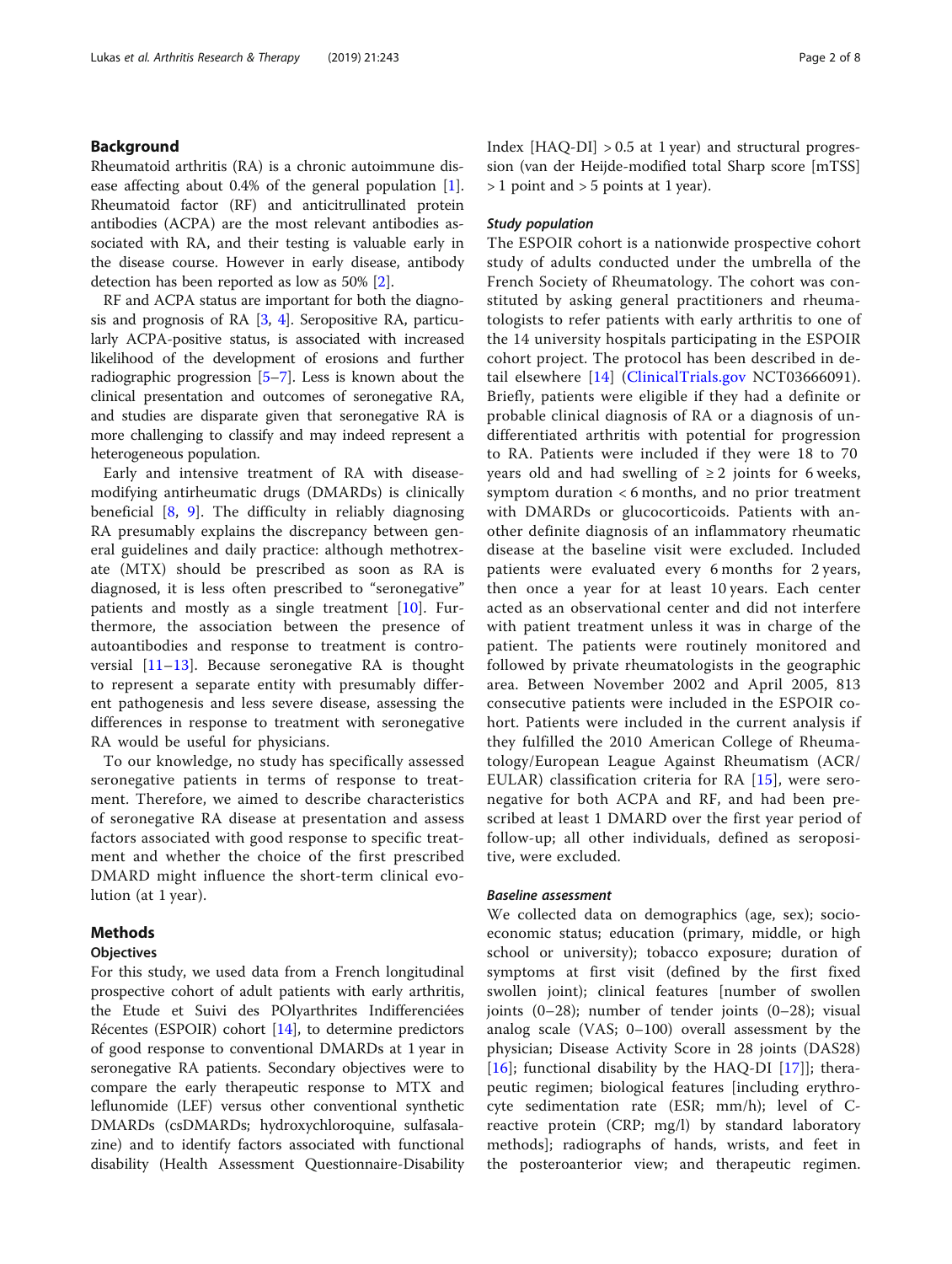Radiographs of the hands, wrists, and feet were scored for the presence of erosions and joint space narrowing according to the mTSS [[18\]](#page-6-0) by an experienced rheumatologist who was blinded to the patient's other data.

# Follow-up assessment and outcomes

The primary endpoint was a EULAR response classified as good or moderate versus none evaluated at 1 year, given at least 3-month csDMARD treatment over the first year of follow-up had been followed. Patients with at least 3 months of a first csDMARD but who switched to a second drug were considered non-responders to the first treatment. Because the reason for the switch was not specifically collected in ESPOIR, we considered that a very early withdrawal (within 1 month) of a csDMARD was presumably due to intolerance or side effects. In the latter situation, the second csDMARD used was considered the first-line therapy. We also considered patients with more than 1 month but no longer than 3-month treatment with a csDMARD as non-responders. All patients were followed for at least 1 year. Radiographs were obtained and scored at 12 months in a chronological order by using the same technique. Radiographic progression was defined as an increase of at least 1 point of the mTSS (the smallest detectable change derived from this scoring) or the erosion score assessed at baseline and after 12 months [[19\]](#page-6-0).

# Statistical analysis

Baseline characteristics and disease evolution are described with mean  $\pm$  SD or frequency (%) as appropriate. Baseline characteristics and disease course were compared between good or moderate EULAR responders and non-responders by the Mann-Whitney  $U$  test (for numerical data) and Fisher exact test (for categorical data). Logistic regression analyses were used to determine relevant independent baseline variables, estimating odds ratios (ORs) and 95% confidence intervals (CIs). The explanatory variables included in the logistic regression model were derived from results of univariate analyses. Significance was defined as  $p < 0.05$  for variables in the final multivariable model. A similar approach was used to analyze the association of baseline variables with the secondary outcomes (i.e., radiographic progression [change in mTSS at least 1 point and at least 5 points] and functional impairment at 1 year  $[HAQ-DI > 0.5]$ . To compare the early therapeutic response to MTX and LEF versus other csDMARDs (hydroxychloroquine, sulfasalazine), a propensity score was used to reduce confounding by indication bias. Indeed, the likelihood of prescribing MTX or LEF rather than hydroxychloroquine or sulfasalazine is influenced by the appreciation by the rheumatologist of the disease severity and activity at baseline. The propensity score was computed by using a multivariable logistic regression model. All demographic and disease characteristics at baseline were used as covariates in the model: sex, age at inclusion, ESR, CRP level, tender and swollen joint count, disease activity, VAS score, HAQ-DI, erosive disease, erosion score, and joint narrowing score. As sensitivity analyses, we conducted the same analysis plan in the entire ESPOIR cohort, restricted to patients fulfilling ACR/EULAR 2010 criteria for RA and having been treated by at least 1 DMARD in their first year of follow-up. We also tested alternative outcome measures than EULAR response in seronegative patients, with DAS28 remission and DAS28 remission/low disease activity at 12 months being used. Statistical analysis involved using SPSS v15.  $P < 0.05$  was considered statistically significant.

# Results

# Patient characteristics

From the 813 patients included in the ESPOIR cohort, 24 had missing data regarding RF-and CCP-tests. Of the 789 with available data, 384 (48.7%) were "seronegative" for both autoantibodies (RF and ACPA), while 405 had at least 1 positive test from RF and CCP tests. Twentyone patients could not be classified according to ACR EULAR 2010 criteria due to missing data (i.e., 3 had sufficient criteria even without information regarding serologic status to be classified having RA). From these 792 patients, 645 (79.3%) were classified RA, 399 (61.9%) of them being seropositive, and 246 (38.1%) seronegative. From the 147 not being classified RA, 21 (14.3%) were seropositive and 126 (85.7%) seronegative (Fig. [1](#page-3-0)). We included 172 patients in the current study ( $n = 58$  had not received a csDMARD during the first year,  $n = 19$ were lost to follow-up,  $n = 29$  had missing data). Most characteristics were similar between excluded and included patients, except for baseline HAQ-DI, which was slightly lower for excluded than included patients (mean  $\pm$  SD 0.89  $\pm$  0.67 vs 1.1  $\pm$  0.68). Baseline character-istics are shown in Table [1](#page-4-0). The mean  $\pm$  SD age was  $49.5 \pm 12.8$  years, and  $80.8\%$  of patients were females. At inclusion, the mean  $\pm$  SD number of swollen joints was  $9.0 \pm 5.5$  and number of tender joints  $11.7 \pm 7.1$ . Mean DAS28 score at baseline was  $5.5 \pm 1.1$ . MTX was the most commonly prescribed first DMARD (98/172 [57%] patients).

# Predictors of good or moderate EULAR response at 12 months

At 1 year, 114/172 (66%) patients showed a good or moderate EULAR response. On univariate analysis, a good or moderate EULAR response was significantly associated with swollen joint count  $(≥ 7)$ , early treatment (started within 3 months after the date of first reported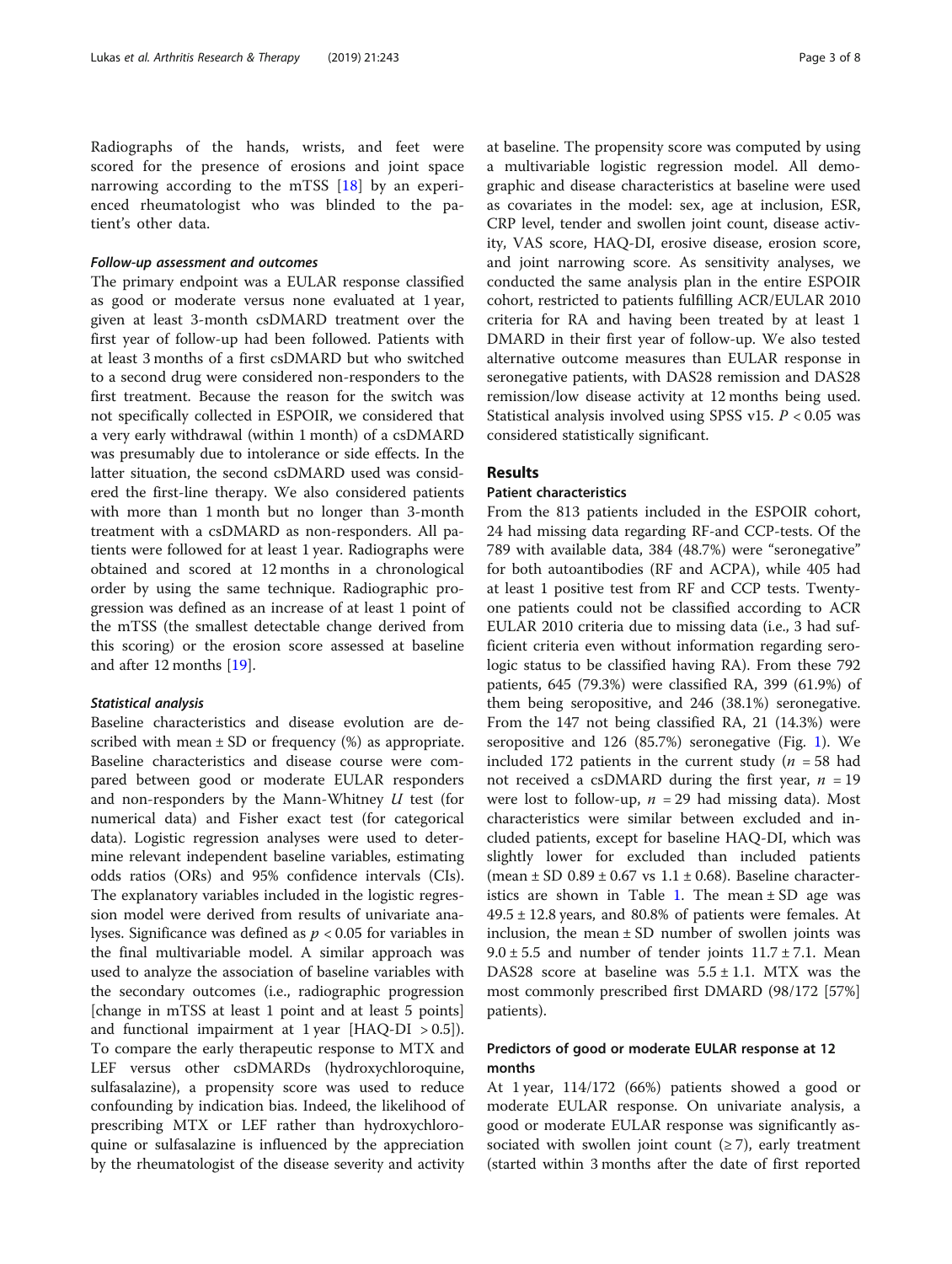<span id="page-3-0"></span>

synovitis), ESR, CRP level, and HAQ-DI  $\geq 1$  ( $p < 0.05$  for all comparisons).

On multivariable analysis (Table [2\)](#page-4-0), a good or moderate EULAR response was associated with only early use (within 3 months) of csDMARDs (OR 2.41 [95% CI 1.07–5.42],  $p = 0.03$ ).

# Association between early therapeutic response to MTX and LEF versus other csDMARDs (hydroxychloroquine, sulfasalazine)

After adjustment for propensity of patients to receive MTX, LEF, or the 2 drugs combined versus other csDMARDs, we found no significant difference in response rates at 1-year follow-up visit (Additional file [1](#page-5-0): Table S1).

# Predictors of radiographic outcome at 12 months

Radiographic data were available for 149 patients at 1 year. In total, 15 (10%) and 9 (6%) showed a progression of at least 1 point and 5 points, respectively, in mTSS at 1 year. On multivariable analysis, the probability of radiographic progression by a least 1 mTSS point at 1 year was significantly increased in patients with erosions on baseline radiographic assessment and was decreased in those with > 10 tender joints. The only characteristic associated with a radiographic progression of at least 5 mTSS points at 1 year was the presence of erosions at baseline  $(OR = 5.42)$  [95%] CI 1.14–25.7],  $p = 0.03$ ).

#### Factors associated with functional disability

HAQ-DI data were available for 150 patients at 1 year. HAQ-DI was > 0.5 for 72 (48%) patients at 1 year. On multivariable analysis, functional disability (defined by a HAQ-DI > 0.5) at 1 year was significantly associated with increased baseline functional disability defined as HAQ-DI > 1 (OR = 6.59 [95% CI 3.29–13.2],  $p < 0.001$ ), female sex  $(0.28 \, [0.10-0.79], p = 0.02)$ ,  $ESR > 15 \, (0.45$ [0.20–0.98],  $p = 0.05$ ), and active smoking status (2.59  $[1.00-6.69], p = 0.05$   $[20].$  $[20].$ 

# Results in entire ESPOIR cohort and alternative outcome measures

The sensitivity analysis in the entire ESPOIR cohort was applied to the 522 patients fulfilling the aforementioned selection criteria, with 69 having missing data for at least 1 critical variable in our analysis plan and 453 thus finally included. The EULAR good/moderate response was obtained by 369 (81.5%) of these included patients. The main result was confirmed in this larger sample of patients, with a significant association between the early DMARD start and a favorable therapeutic response: OR 2.29  $[1.27-4.12]$ ,  $p = 0.006$ . The larger sample size revealed another significantly associated variable, with patients having a higher CRP ( $\geq$  7 mg/L) also showing a higher likelihood of favorable outcome: OR 1.83 [1.13– 2.97],  $p = 0.015$ . Interestingly, the addition of the variable "seronegative yes/no" in the list of candidate variables when building the multivariate logistic model showed no relevant association with the therapeutic outcome (variable not retained by the stepwise model). When other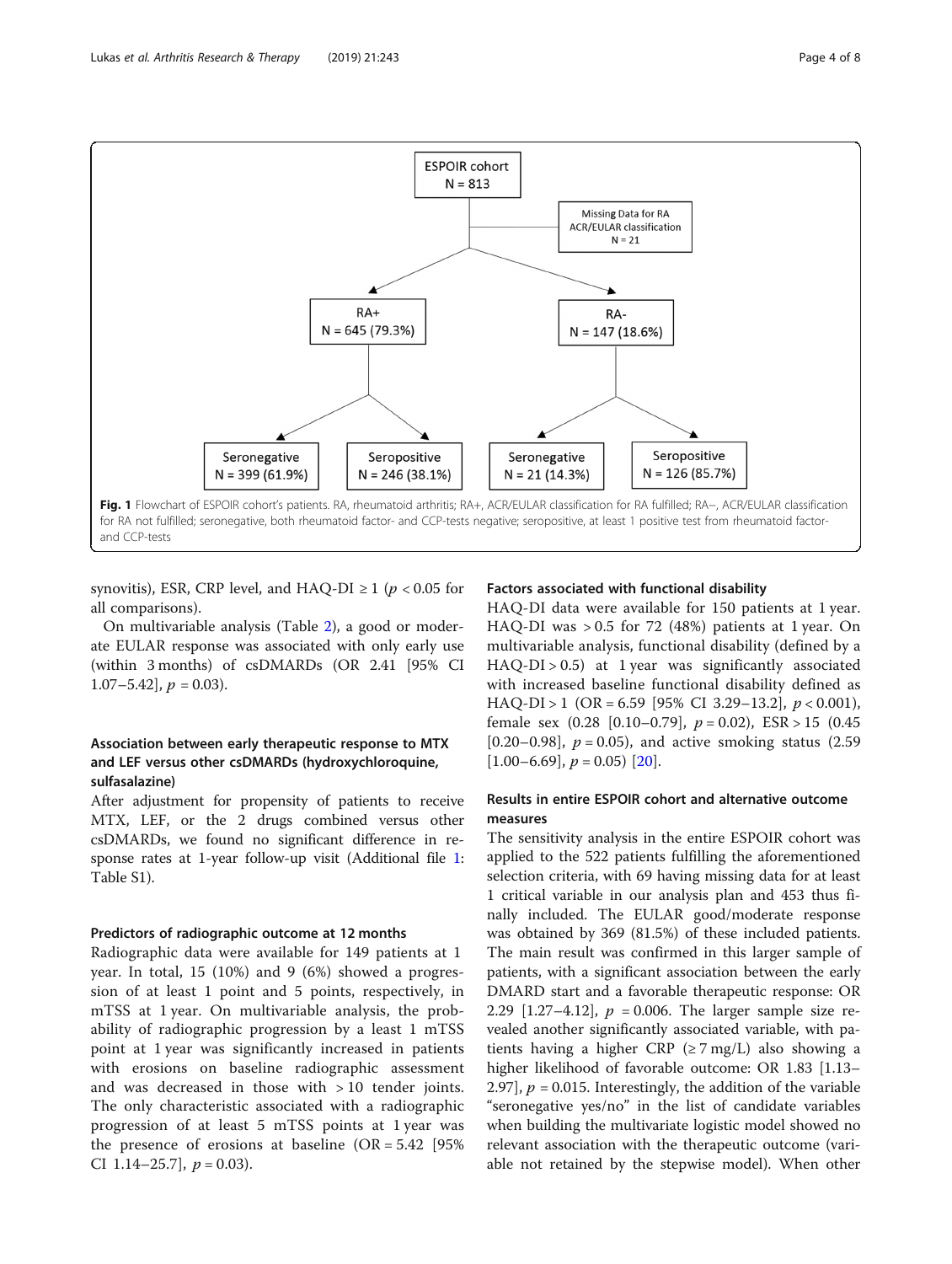CRP C-reactive protein, DAS28 Disease Activity Score in 28 joints, DMARD disease-modifying antirheumatic drug, ESR erythrocyte sedimentation rate, HAQ Health Assessment Questionnaire-Disability Index, mTSS van der Heijdemodified total Sharp score

outcome measures of the therapeutic response were applied to the seronegative patients (DAS28 remission or DAS28 remission/low disease activity), the association with the early DMARD start remained in the final multivariate model, although at a statistically non-significant level (data not shown).

# **Discussion**

With an inception cohort of patients with early inflammatory arthritis (the ESPOIR cohort), we described the characteristics and evolution over the first year of follow-up of those fulfilling the ACR/EULAR criteria for RA but with no detectable RF or anti-CCP antibodies ("seronegative RA"). Overall, 246 of the 803 included patients fulfilled criteria for RA despite a seronegative status. The most important predictor of good therapeutic response in these patients was the early introduction (within 3 months after symptom onset) of a csDMARD (MTX being the most commonly used). Response rates did not differ across available csDMARDs after

CRP C-reactive protein, DAS28 Disease Activity Score in 28 joints, ESR erythrocyte sedimentation rate, HAQ-DI Health Assessment Questionnaire-Disability Index, mTSS van der Heijde-modified total Sharp score, VAS visual analog scale, OR odds ratio, 95% CJ 95% confidence interval

<sup>1</sup>Within 3 months after the first joint swelling

adjustment for potential baseline prognostic factors and thus expected confounding by indication bias.

According to common therapeutic recommendations [[21\]](#page-6-0), MTX was the first-line therapy for most patients in our cohort (57%), despite being negative for serologic factors of RA, which are considered relevant elements for diagnostic certainty and potentially severe prognosis. With regard to other similar studies, MTX was often used as first-line treatment [\[22](#page-6-0), [23](#page-6-0)], which is probably due to the time frames, the patients in our study cohort having been enrolled more recently (years 2002–2005).

Overall, 66% of our patients had a good or moderate EULAR response to the first DMARD used at 1-year follow-up. Although we cannot directly compare to previous studies because of different outcomes used and potentially different inclusion criteria or recruitment methods, previous studies also showed a favorable therapeutic response to traditionally used medications in seronegative RA patients [\[22](#page-6-0), [24](#page-6-0), [25\]](#page-6-0).

With regard to factors associated with a more favorable outcome and independent of other measurable and collectable characteristics, the only relevant prognostic

<span id="page-4-0"></span>**Table 1** Baseline characteristics of the study population ( $n =$ 172)

| Characteristic                     |                 |
|------------------------------------|-----------------|
| Women, no./total (%)               | 139/172 (80.8)  |
| Age, mean $\pm$ SD, years          | $49.5 \pm 12.8$ |
| Smoking status, no. (%)            |                 |
| Current smoking                    | 46 (26.7)       |
| Past smoking                       | 42 (24.4)       |
| Never smoked                       | 93 (54.1)       |
| DAS28, no. (%)                     |                 |
| Low disease activity               | 1(0.6)          |
| Moderate disease activity          | 70 (40.7)       |
| High disease activity              | 101(58.7)       |
| Tender joint count, mean $\pm$ SD  | $9 + 5.5$       |
| Swollen joint count, mean $\pm$ SD | $11.7 + 7.1$    |
| $HAQ-DI$ , mean $\pm$ SD           | $1.1 \pm 0.7$   |
| ESR (mm/h), mean $\pm$ SD          | $25.2 \pm 23.6$ |
| CRP (mg/dl), mean $\pm$ SD         | $23.2 \pm 42.8$ |
| $mTSS$ , mean $\pm SD$             | $5.5 \pm 7.0$   |
| Treatment, no. (%)                 |                 |
| Methotrexate                       | 98 (57)         |
| Leflunomide                        | 12(7)           |
| Sulfasalazine                      | 22 (12.8)       |
| Hydroxychloroquine                 | 37 (21.5)       |
| Cyclophosphamide                   | 1(0.6)          |
| <b>Biologic DMARD</b>              | 2(1.2)          |

Table 2 Multivariable analysis of factors associated with good or moderate EULAR response at 1 year ( $n = 172$ )

OR 95% CI p

| $Age > 49$ years                                     | 0.82 | $0.35 - 1.89$         | 0.64 |
|------------------------------------------------------|------|-----------------------|------|
| Sex (female)                                         |      | 1.52 0.51-4.53 0.45   |      |
| Education level                                      |      |                       |      |
| Primary school                                       | 0.29 | $0.08 - 1.03$         | 0.06 |
| Middle school                                        | 0.53 | $0.19 - 1.46$         | 0.22 |
| High school                                          | ref  |                       | 0.23 |
| University                                           | 0.73 | $0.25 - 2.15$         | 0.56 |
| Smoking status                                       |      |                       |      |
| Current smoking                                      | ref  |                       | 0.70 |
| Past smoking                                         | 0.82 | $0.24 - 2.77$         | 0.75 |
| Never smoked                                         | 1.23 | $0.42 - 3.65$         | 0.71 |
| DAS28 level                                          |      |                       | 0.71 |
| Tender joint count $\geq 10$                         | 1.21 | $0.47 - 3.14$         | 0.68 |
| Swollen joint count $\geq 7$                         | 0.94 | $0.33 - 2.69$         | 0.91 |
| Rheumatologist global assessment $\geq 66/100$ (VAS) | 1.15 | $0.51 - 2.58$         | 0.74 |
| Early DMARD treatment <sup>1</sup>                   | 2.41 | $1.07 - 5.42$         | 0.03 |
| $HAQ-DI \geq 1$                                      | 1.41 | $0.67 - 2.98$         | 0.37 |
| $ESR \ge 15$ mm/h                                    | 1.42 | $0.66 - 3.03$         | 0.37 |
| $CRP$ level $\geq$ 7 mg/l                            | 0.71 | $0.32 - 1.61$         | 0.42 |
| mTSS (per unit)                                      | 1.00 | $0.94 - 1.07$         | 0.96 |
| mTSS                                                 |      | 0.87 0.30 - 2.52 0.79 |      |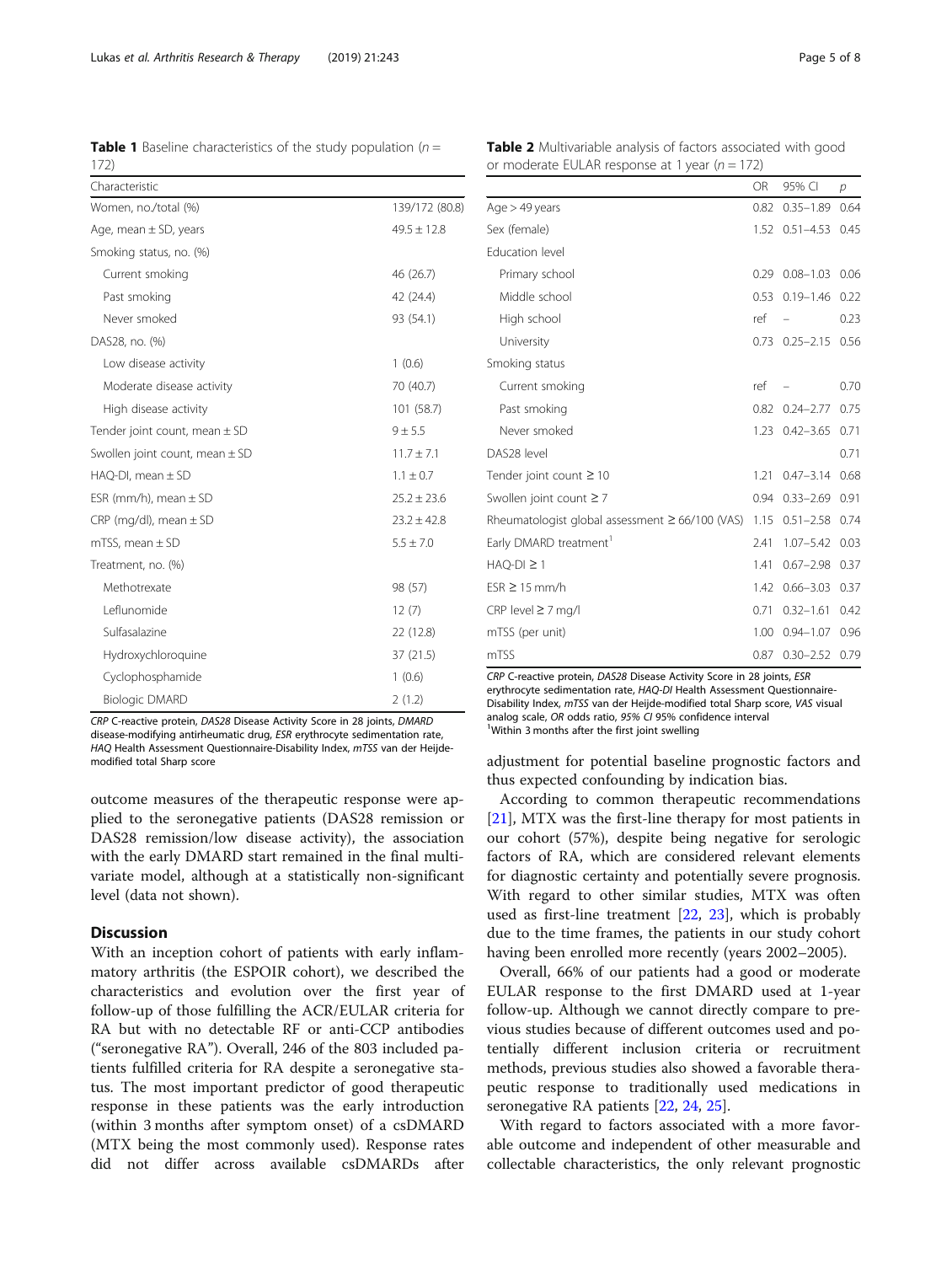<span id="page-5-0"></span>marker of a good therapeutic response was the early introduction (within 3 months after symptom onset) of the DMARD. This finding was already reported for the entire ESPOIR cohort  $[19]$  $[19]$  $[19]$ , which confirms that the serologic status of a patient should not imply a major change in therapeutic management, provided the diagnostic approach has been appropriately conducted. Other studies have shown similar results and confirmed the benefit of early treatment start, but our study is the first time that this finding was replicated in seronegative patients [[26](#page-7-0)–[29](#page-7-0)].

Because seronegativity is supposed to be associated with better overall prognosis of RA, we expected that these patients would receive less intensive treatment than patients with detectable levels of RF and/or anti-CCP antibodies [[30](#page-7-0)–[32\]](#page-7-0). However, a similar proportion of patients had received MTX or LEF as first-line therapy in the entire ESPOIR cohort as in this sub-population with no detectable serological biomarker of the disease [[19](#page-6-0)]. Other csDMARDs were also alternatively prescribed in these conditions, and we investigated whether this prescription might have measurable consequences in short-term prognosis (first-year therapeutic response in particular). After adjustment for known and collected factors associated with potentially worse prognosis and thus a higher propensity for the rheumatologist to prescribe more intensive treatments, the response rates did not differ in our patients with seronegative RA who received anchor drugs or "second-choice drugs" such as sulfasalazine or hydroxychloroquine. However, the method applied (propensityscore adjustment) as well as the limited number of patients in the second group requires cautious interpretation, and we report our observations without drawing any definite conclusions regarding the optimal choice of the first csDMARD in this context. In another study, a similar response rate was also reported in anti-CCP–negative RA patients receiving MTX or a combination of csDMARDs [\[7\]](#page-6-0).

# Conclusions

In terms of prognostic factors associated with RA structural progression, we confirmed that the strongest predictor of further joint degradation remains the presence of early erosions seen on hands and feet radiographs [[33\]](#page-7-0). These results confirm that despite the overall better expected prognosis with seronegative versus seropositive RA, in particular anti-CCP positivity, careful and complete examination of every patient is crucial, before the appropriate and optimal therapeutic management can be determined.

Several limitations of our study must be acknowledged. First, because our main objective was to determine factors associated with a favorable therapeutic response in seronegative RA, we restricted our analyses

to patients who received a csDMARD over the follow-up period. In the ESPOIR cohort, 246 patients had seronegative RA according to ACR/EULAR criteria, but 58 did not receive any DMARD during the first year of follow-up and were thus not included. Presumably for these patients, their rheumatologist considered that they had sufficiently mild disease or potentially self-remitting disease to avoid a specific drug prescription on the basis of clinical, biological, or radiological data and short-term disease course. Therefore, our results should be applied to patients fulfilling RA criteria and justifying DMARD initiation based on the rheumatologist's opinion. Indeed, the observed disease activity was higher on average in our population than in other reported cohorts of seronegative RA patients [[7,](#page-6-0) [22](#page-6-0), [24](#page-6-0), [25\]](#page-6-0). It is important to note that for fulfilling ACR/EULAR 2010 RA criteria, patients with seronegative RA should have a higher number of joints involved than seropositive patients, though high disease activity is an important prognostic factor in early arthritis, and thus a potential confounding factor in our work.

In conclusion, we confirmed that seronegative RA does not greatly differ from overall RA in terms of both therapeutic response and structural and functional prognosis and, most importantly, that the usual and consensually recommended concepts of therapeutic management should not be applied differently in these patients. Indeed, despite a generally more favorable expected prognosis with seronegative RA, the positive impact of an appropriate initial management remains measurable, with the concept of the "window of opportunity" being confirmed in this sub-population, pleading for an early start of a DMARD, ideally within 3 months after symptom onset.

### Supplementary information

Supplementary information accompanies this paper at [https://doi.org/10.](https://doi.org/10.1186/s13075-019-2020-x) [1186/s13075-019-2020-x](https://doi.org/10.1186/s13075-019-2020-x).

Additional file 1: Table S1. Impact of the type of prescribed diseasemodifying anti-rheumatic drug (DMARD) on 1-year EULAR response rate: multivariable analyses adjusted for the propensity of receiving methotrexate or leflunomide as first-line therapy.

#### Abbreviations

ACPA: Anti-citrullinated peptide antibodies; ACR/EULAR: American College of Rheumatology/European League Against Rheumatism; CRP: C-reactive protein; DAS28: Disease Activity Score in 28 joints; csDMARDs: Conventional synthetic disease-modifying antirheumatic drugs; ESR: Erythrocyte sedimentation rate; HAQ-DI: Health Assessment Questionnaire-Disability Index; LEF: Leflunomide; mTSS: Van der Heijde-modified total Sharp score; MTX: Methotrexate; NSJ: Number of swollen joints; NTJ: Number of tender joints; RA: Rheumatoid arthritis; RF: Rheumatoid factor; VAS: Visual analog scale

#### Acknowledgements

We thank the French rheumatologists who referred their patients to the ESPOIR cohort in the following rheumatology departments: Amiens (P.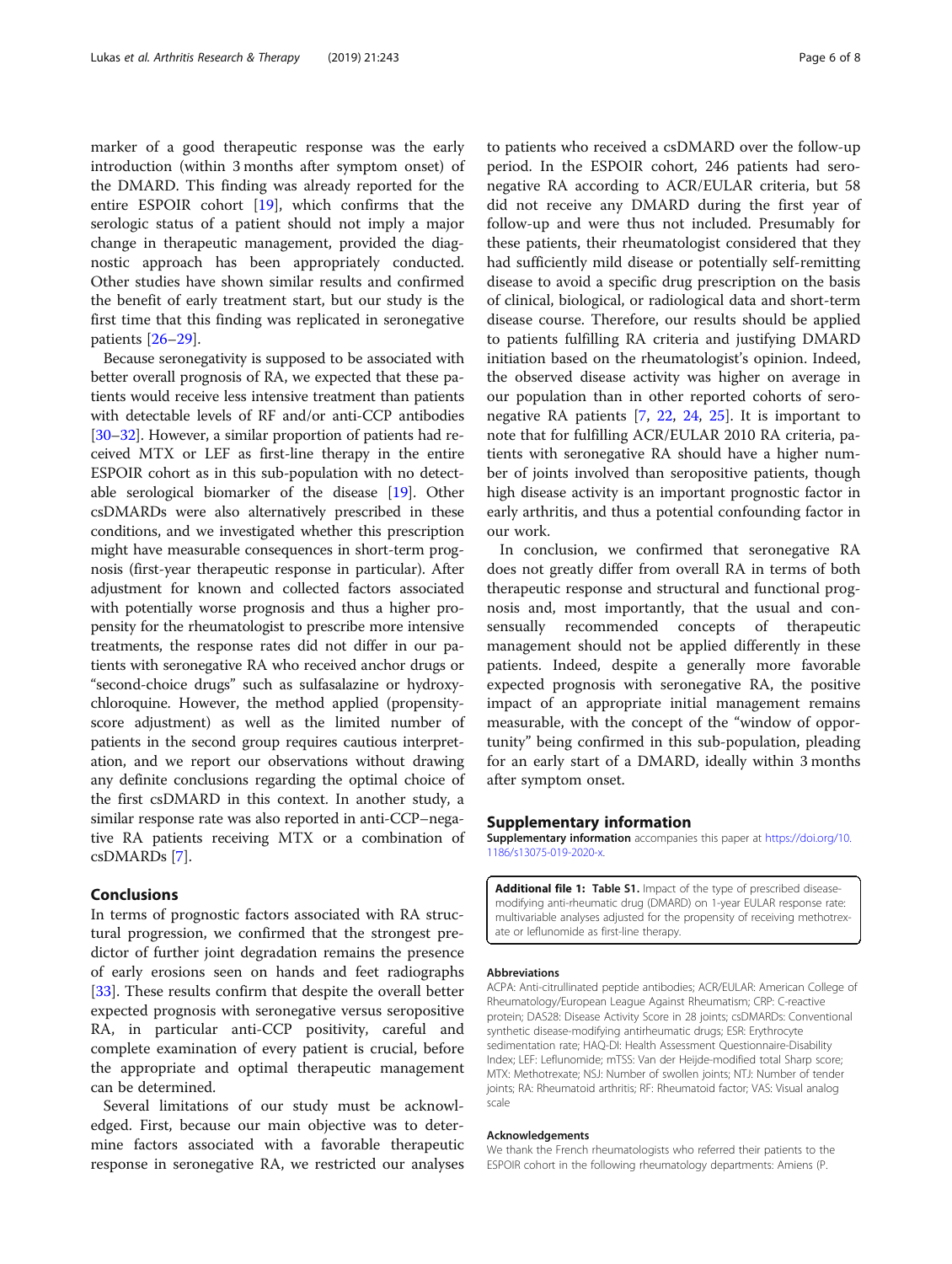<span id="page-6-0"></span>Fardellone, P. Boumier), Bordeaux (T. Schaeverbeke), Brest (A. Saraux), Lille (R.M. Flipo), Montpellier (B. Combe), Paris-Bicêtre (X. Mariette), Paris-Bichat (O. Meyer), Paris-Cochin (M. Dougados), Paris-La Pitié (B. Fautrel), Paris-St Antoine (F. Berenbaum), Rouen (X. Le Loët, O. Vittecoq), Strasbourg (J. Sibilia), Toulouse (A. Cantagrel), and Tours (P. Goupille). We are grateful to N. Rincheval for data management and expert monitoring;

#### Authors' contributions

CL analyzed and interpreted the data and reviewed the manuscript critically. JMa interpreted the data and wrote the manuscript. MD, CD, JMo, AC, BC, and BF critically reviewed the protocol of the study. All authors read and approved the final manuscript.

#### Funding

An unconditional grant from Merck (MSD) is allocated for the first 3 years for the constitution of the cohort. No specific funding for the current analysis.

# Availability of data and materials

The data that support the findings of this study are available from the ESPOIR scientific committee but restrictions apply to the availability of these data, which were used under license for the current study, and so are not publicly available. Data are however available from the authors upon reasonable request and with permission of the ESPOIR scientific committee.

# Ethics approval and consent to participate

The protocol of the study was approved in July 2002 by the Ethics Committee of Montpellier University (no. 020307). All patients gave their signed informed consent to be in the study.

#### Consent for publication

Not applicable.

# Competing interests

The authors declare that they have no competing interests.

# Author details

<sup>1</sup>Rheumatology Department, CHU Montpellier, Montpellier University, Montpellier, France. <sup>2</sup>Rheumatology Department, CHU Martinique, Pierre Zobda-Quitman Hospital, 97200 Fort-de-France, Martinique, French West Indies, France. <sup>3</sup>Rheumatology Department, University Paul Sabatier Toulouse III, Purpan Hospital, 31059 Toulouse, France. <sup>4</sup>Sorbonne Université, Institut Pierre Louis d'Epidémiologie et Santé Publique, INSERM UMR S 1136, AP-HP, Groupe hospitalier Pitié Salpêtrière, Service de Rhumatologie, Paris, France.

# Received: 25 June 2019 Accepted: 1 October 2019 Published online: 15 November 2019

#### References

- 1. Guillemin F, Saraux A, Guggenbuhl P, Roux CH, Fardellone P, Le Bihan E, et al. Prevalence of rheumatoid arthritis in France: 2001. Ann Rheum Dis. 2005;64(10):1427–30.
- 2. Mouterde G, Lukas C, Goupille P, et al. Association of anticyclic citrullinated peptide antibodies and/or rheumatoid factor status and clinical presentation in early arthritis: results from the ESPOIR Cohort. J Rheumatol. 2014;41:1614–22.
- Vallbracht I, Rieber J, Oppermann M, Forger F, Siebert U, Helmke K, et al. Diagnostic and clinical value of anti-cyclic citrullinated peptide antibodies compared with rheumatoid factor isotypes in rheumatoid arthritis. Ann Rheum Dis. 2004;63:1079–84.
- Mewar D, Coote A, Moore DJ, Marinou I, Keyworth J, Dickson MC, et al. Independent associations of anti-cyclic citrullinated peptide antibodies and rheumatoid factor with radiographic severity of rheumatoid arthritis. Arthritis Res Ther. 2006;8:R128.
- Kastbom A, Strandberg G, Lindroos A, et al. Anti-CCP antibody test predicts the disease course during 3 years in early rheumatoid arthritis (the Swedish TIRA project). Ann Rheum Dis. 2004;63:1085–9.
- Nell VP, Machold KP, Stamm TA, et al. Autoantibody profiling as early diagnostic and prognostic tool for rheumatoid arthritis. Ann Rheum Dis. 2005;64:1731–6.
- 7. van den Broek M, Dirven L, Klarenbeek NB, et al. The association of treatment response and joint damage with ACPA-status in recent-onset RA: a subanalysis of the 8-year follow-up of the BeSt study. Ann Rheum Dis. 2012;71:245–8.
- 8. Combe B, Landewe R, Lukas C, et al. EULAR recommendations for the management of early arthritis: report of a task force of the European Standing Committee for International Clinical Studies Including Therapeutics (ESCISIT). Ann Rheum Dis. 2007;66:34–45.
- Smolen JS, Landewe R, Breedveld FC, et al. EULAR recommendations for the management of rheumatoid arthritis with synthetic and biologic diseasemodifying antirheumatic drugs. Ann Rheum Dis. 2010;69:964–75.
- 10. Zink A, Listing J, Nieworth M, et al. The national database of the German collaborative arthritis centres: II-treatment of patients with rheumatoid arthritis. Ann Rheum Dis. 2001;60:207–13.
- 11. Benefit of early treatment in inflammatory polyarthritis patients with anticyclic citrullinated peptide antibodies versus those without antibodies. Arthritis Care Res. Arthritis Care Res. 2010;62:664–75.
- 12. Barra L, Pope JE, Orav JE, et al. Prognosis of seronegative patients in a large prospective cohort of patients with early inflammatory arthritis. J Rheumatol. 2014:2361–9.
- 13. da Mota LM, Dos Santos Neto LL, de Carvalho JF, Pereira IA, Burlingame R, Ménard HA, et al. The presence of anti-citrullinated protein antibodies (ACPA) and rheumatoid factor on patients with rheumatoid arthritis (RA) does not interfere with the chance of clinical remission in a follow-up of 3 years. Rheumatol Int. 2012;12:3807–12.
- 14. Combe B, Benessiano J, Berenbaum F, et al. The ESPOIR cohort: a ten-year follow-up of early arthritis in France: methodology and baseline characteristics of the 813 included patients. Joint Bone Spine. 2007;5:440–5.
- 15. Aletaha D, Neogi T, Silman A, et al. Rheumatoid arthritis classification criteria: an America College of Rheumatology/European League Against Rheumatism collaborative iniiative. Ann Rheum Dis. 2010;69:1580–8.
- 16. Prevoo ML, van 't Hof MA, Kuper HH, van Leeuwen MA, van de Putte LB, van Riel PL. Modified disease activity scores that include twenty-eightjoint counts. Development and validation in a prospective longitudinal study of patients with rheumatoid arthritis. Arthritis Rheum. 1995;38:44–8.
- 17. Guillemin F, Braincon S, Pourel J. [Measurement of the functional capacity in rheumatoid polyarthritis: a French adaptation of the Health Assessment Questionnaire (HAQ)]. [Article in French]. Rev Rhum Mal Osteoartic. 1991;58: 459–65.
- 18. van der Heijde DM, van Riel PL, Nuver-Zwart IH, Gribnau FW, vad de Putte LB. Effects of hydroxychloroquine and sulphasalazine on progression of joint damage in rheumatoid arthritis. Lancet. 1989;333:1036–1038.
- 19. Lukas C, Combe B, Ravaud P, Sibilia J, Landew R, van der Heijde D. Favorable effect of very early disease-modifying antirheumatic drug treatment on radiographic progression in early inflammatory arthritis: data from the Étude et Suivi des polyarthrites indifférenciées récentes (study and followup of early undifferentiated polyarthritis). Arthritis Rheum. 2011;63(7):1804–11.
- 20. Maska L, Anderson J, Michaud K. Measures of functional status and quality of life in rheumatoid arthritis: Health Assessment Questionnaire Disability Index (HAQ), Modified Health Assessment Questionnaire (MHAQ), Multidimensional Health Assessment Questionnaire (MDHAQ), Health Assessment Questionnaire II (HAQ-II), Improved Health Assessment Questionnaire (Improved HAQ), and Rheumatoid Arthritis Quality of Life (RAQoL). Arthritis Care Res. 2011;63(Suppl 11):S4–13.
- 21. Smolen JS, Landewé R, Bijlsma J, Burmester G, Chatzidionysiou K, Dougados M, et al. EULAR recommendations for the management of rheumatoid arthritis with synthetic and biological disease-modifying antirheumatic drugs: 2016 update. Ann Rheum Dis. 2017;76(6):960–77.
- 22. Farragher TM, Lunt M, Plant D, Bunn DK, Barton A, Symmons DPM. Benefit of early treatment in inflammatory polyarthritis patients with anti-cyclic citrullinated peptide antibodies versus those without antibodies. Arthritis Care Res. 2010;62(5):664–75.
- 23. Kastbom A, Strandberg G, Lindroos A, Skogh T. Anti-CCP antibody test predicts the disease course during 3 years in early rheumatoid arthritis (the Swedish TIRA project). Ann Rheum Dis. 2004;63(9):1085–9.
- 24. Barra L, Pope JE, Orav JE, Boire G, Haraoui B, Hitchon C, et al. Prognosis of seronegative patients in a large prospective cohort of patients with early inflammatory arthritis. J Rheumatol. 2014;41(12):2361–9.
- 25. Ursum J, Bos WH, van Dillen N, Dijkmans BA, van Schaardenburg D. Levels of anti-citrullinated protein antibodies and IgM rheumatoid factor are not